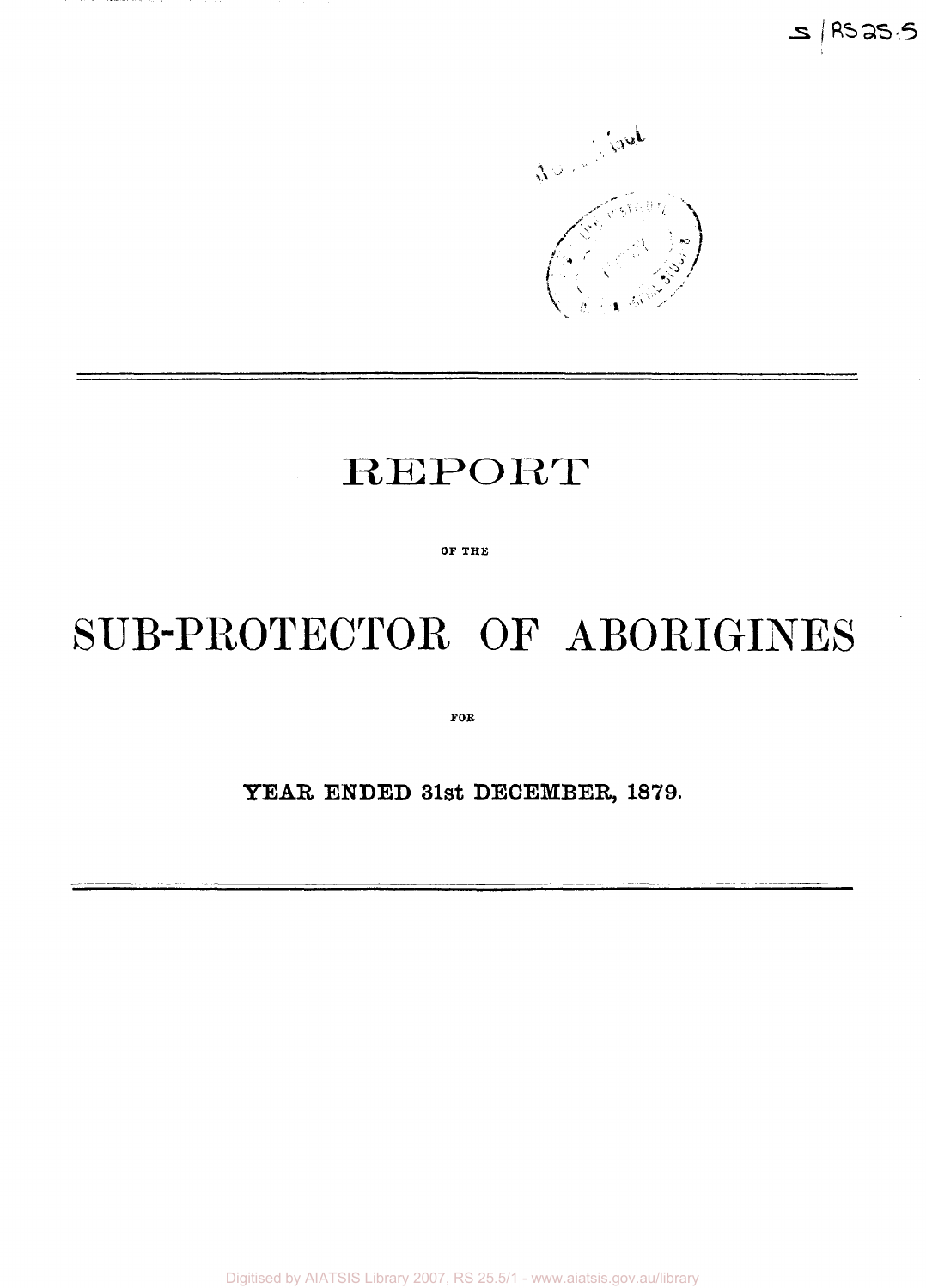Crown Lands and Immigration Office, Adelaide, 10th Fob., 1880. THE following report of the Sub-Protector of Aborigines<br>for the year ended 31st December, 1879, is published<br>for general information HE following report of the Sub-Protector of Aborigines for general information.

#### T. PLATFOKD, Commissioner.

#### Aborigines Office, Adelaide 31st January, 1880.

Sir—I have the honor to submit for your information, the following report in reference to the aborigines, for the year ending 31st December, 1879,

During nearly fifty years European occupation of this province, our intercourse and dealings with the native tribes have on the whole been characterised by a more humane and liberal policy than that pursued in other portions of the Australian Continent, and we have, in this respect, been happily free from the stigma that other colonists have laid themselves open to.

Of course, in a work of this nature, favorable results must naturally be of slow growth. Evidences, however, are not wanting to show that the efforts made on behalf of the aborigines here have not been wholly fruitless; some improvement at least has taken place in their condition. This is evident from the statements collected and forming part of the appendix to this report; they supply a good deal of interesting information tending to point out that a better state of affairs now prevails than has hitherto existed.

Civilisation has proved very destructive to savage life; when they first come into contact, it has been truly remarked that " The sun of civilisation extinguishes the feebler light of savagedom."

At the various mission stations a fair amount of progress appears to have been made, and the future prospects of these institutions are referred to in hopeful and encouraging terms. It would seem as if the new generation of aborigines were raising themselves above a mere animal existence, and becoming more susceptible to civilising influences, and showing an increased disposition to enter into useful and profitable employments.

The birth and death rate has been nearly equal. This is an unusual circumstance, as the records of previous years show that the mortality has invariably been excessive.

T visited the Murray district a few months ago, viz.:— Morgan, Blanchetown, Mannum, and Wellington. The natives had not all returned from the various stations at which they had been scattered during the shearing season: I therefore met with but a small number—about thirty; these appeared generally in good health and condition. I noticed only three cases of sickness among them.

The able-bodied find no great difficulty in making a living by their own exertions, and the depots, which are sufficiently numerous and judiciously distributed, afford the necessary relief to the old, sick, and infirm. I would recommend that a few more canoes be supplied to deserving natives who have families and other relatives depending on them for support; this will relieve the depôts, while it assists these people to lead a life of industry in a way that accords with their natural habits and instincts.

A considerable sum of money is earned every year by the aborigines on the Lower Murray and Lakes, probably amounting to not less than  $\pounds1,500$ . They do not, however, derive much real advantage from this—a few purchase useful articles, such as clothing, guns, and boats, but the majority squander the money, chiefly in exchange for intoxicating liquors. The blacks fall an easy prey to the enticements and

temptations which, I fear, are constantly presented to them by persons who ought to know better.

1 o put a stop to these practices would be difficult, but they might be lessened by the exercise of some stricter system of supervision. It might, perhaps, be worth while trying as an experiment, the opening of a branch Savings Bank at Point Macleay or Wellington, with a view to induce the natives to practise habits of greater economy and self-denial.

It is to be regretted that in former years an aboriginal reserve was not set apart for a mission station on the Murray, somewhere between Overland Corner and Blanchetown. Under the management of a society like the " Aborigines Friends' Association," such would, in all probability, have become the means of doing some good work.

By the loss sustained, in June last, of the Rev. George Taplin, superintendent of the Point Macleay institution, the aborigines of that and surrounding districts (numbering about 500) have been deprived of one who took an active interest in their welfare, and whose self-denying labors during a period of twenty years did much to benefit them; his knowledge of their habits, character, and languages, fitted him in. a peculiar way to carry on a useful work and overcome difficulties that would probably have discouraged a less energetic and enthusiastic man. His studies and researches in ethnology and questions of an anthropological nature enabled him to make some valuable contributions to Australian scientific literature. The last work of the kind that engaged his attention, and which he brought to a successful termination a few days before his death, was editing for the Government a series of papers on the folklore, manners, customs, languages, &c., of the South Australian aborigines. Of the first edition of this work, published in August last, a few copies only remain on hand.

So far as the means at the disposal of this department will permit, every provision is made for the care of the sick. In most of the country districts the medical officers who have charge of the " destitute poor," arc also appointed to look after those natives who may be in need of their services; in other localities special arrangements are made for the same object. In a few places, where the aborigines locate in considerable numbers, sheds have been erected to shelter the old and infirm, and to afford temporary hospital accommodation to the sick. I have, &c.,

E. L. HAMILTON, Sub-Protector.

The Hon. Commissioner of Crown Lands, &c.

#### APPENDIX.—SUB-REPORTS.

Mr. Buttfield, S.M., Blinman, Sub-Protector, Far North, reports:-It is my pleasing duty to again record the general good behaviour of<br>the aborigines within my district, notwithstanding the hardships they<br>have had to encounter during the first six months of the past year, and<br>the effects deprived of the use of native animals, the frequent and general com-<br>plaint being "No butter ; sit down along kangaroo and emu." Indeed,<br>hundreds of native animals died from sheer want.

Beyond the limits of my district tho blacks were more favourably circumstanced. In the Far North and North-West,, the rainfall had been more abundant, consequently food was more plentiful. The numerous depôts established here averted suffering and privations which otherwise must, havo been entailed upon the recipients. As *a* rule, tho depôts are under the supervision of gentlemen who dispense the provisions committed to their charge wisely and well. Very little sickness and but few deaths have occurred during the past year. Reports have been circulated

natives in the Far North and North-West. I havo very reliablo authority for stating that such was not tho case. To meet tho requirements of the aged, sick, and infirm, depots have been extended North